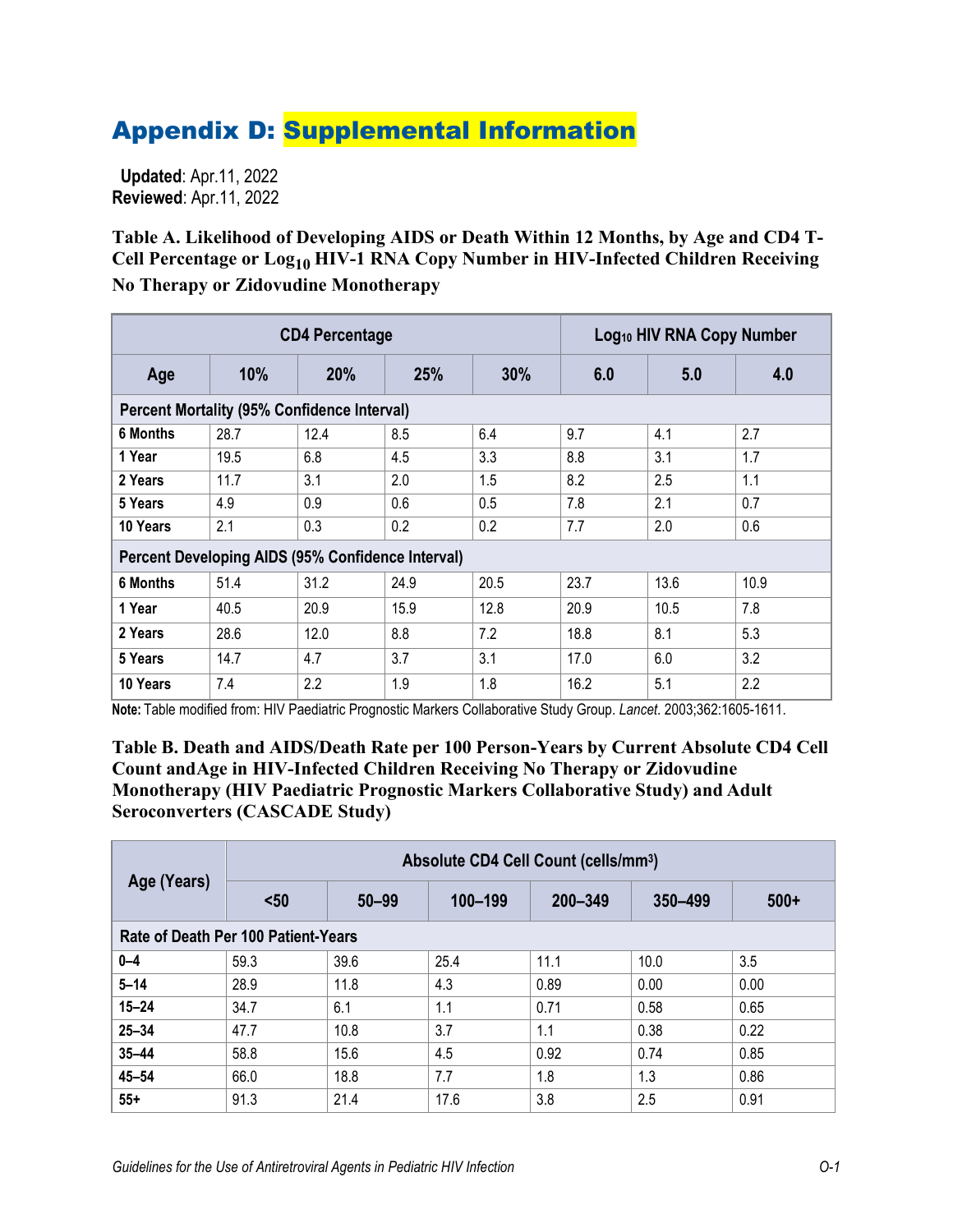| Rate of AIDS or Death per 100 Patient-Years |       |      |      |      |      |      |  |
|---------------------------------------------|-------|------|------|------|------|------|--|
| $0 - 4$                                     | 82.4  | 83.2 | 57.3 | 21.4 | 20.7 | 14.5 |  |
| $5 - 14$                                    | 64.3  | 19.6 | 16.0 | 6.1  | 4.4  | 3.5  |  |
| $15 - 24$                                   | 61.7  | 30.2 | 5.9  | 2.6  | 1.8  | 1.2  |  |
| $25 - 34$                                   | 93.2  | 57.6 | 19.3 | 6.1  | 2.3  | 1.1  |  |
| $35 - 44$                                   | 88.1  | 58.7 | 25.5 | 6.6  | 4.0  | 1.9  |  |
| $45 - 54$                                   | 129.1 | 56.2 | 24.7 | 7.7  | 3.1  | 2.7  |  |
| $55+$                                       | 157.9 | 42.5 | 30.0 | 10.0 | 5.1  | 1.8  |  |

**Note:** Table modified from: HIV Paediatric Prognostic Markers Collaborative Study and the CASCADE Collaboration. *J Infect Dis.* 2008;197:398-404.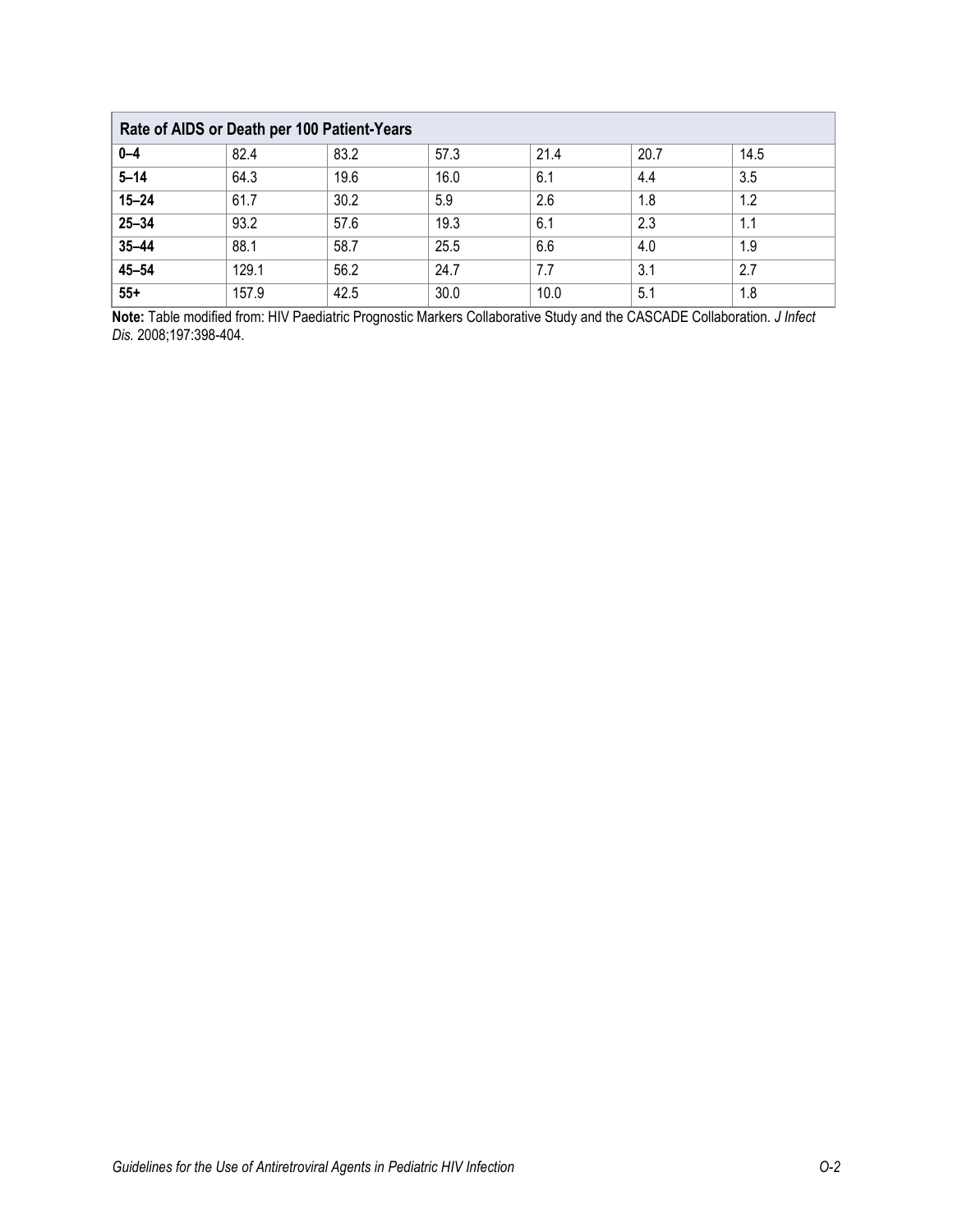## **Table C. Association of Baseline Human Immunodeficiency Virus (HIV) RNA Copy Number and CD4T-Cell Percentage with Long-Term Risk of Death in HIV-Infected Childrena**

| Baseline HIV RNA <sup>c</sup> (Copies/mL) | No. Patients <sup>d</sup> | <b>Deaths</b> <sup>b</sup> |            |  |  |  |  |
|-------------------------------------------|---------------------------|----------------------------|------------|--|--|--|--|
| <b>Baseline CD4 Percentage</b>            |                           | <b>Number</b>              | Percentage |  |  |  |  |
| ≤100,000                                  |                           |                            |            |  |  |  |  |
| $\geq$ 15%                                | 103                       | 15                         | (15%)      |  |  |  |  |
| < 15%                                     | 24                        | 15                         | (63%)      |  |  |  |  |
| >100,000                                  |                           |                            |            |  |  |  |  |
| $\geq$ 15%                                | 89                        | 32                         | (36%)      |  |  |  |  |
| < 15%                                     | 36                        | 29                         | (81%)      |  |  |  |  |

<sup>a</sup> Data from the *Eunice Kennedy Shriver* National Institute of Child Health and Human Development Intravenous Immunoglobulin Clinical Trial.

**b** Mean follow-up: 5.1 years.

<sup>c</sup> Tested by NASBA® assay (manufactured by Organon Teknika, Durham, North Carolina) on frozen stored serum.

<sup>d</sup> Mean age: 3.4 years.

**Source:** Mofenson LM, Korelitz J, Meyer WA, et al. The relationship between serum human immunodeficiency virus type 1 (HIV-1) RNA level, CD4 lymphocyte percent, and long-term mortality risk in HIV-1-infected children. J Infect Dis. 1997;175(5):1029–1038.

## **Figure A. Estimated Probability of AIDS Within 12 Months by Age and CD4 Percentage in HIV-Infected Children Receiving No Therapy or Zidovudine Monotherapy**



Figure modified from *Lancet* 2003;362:1605-1611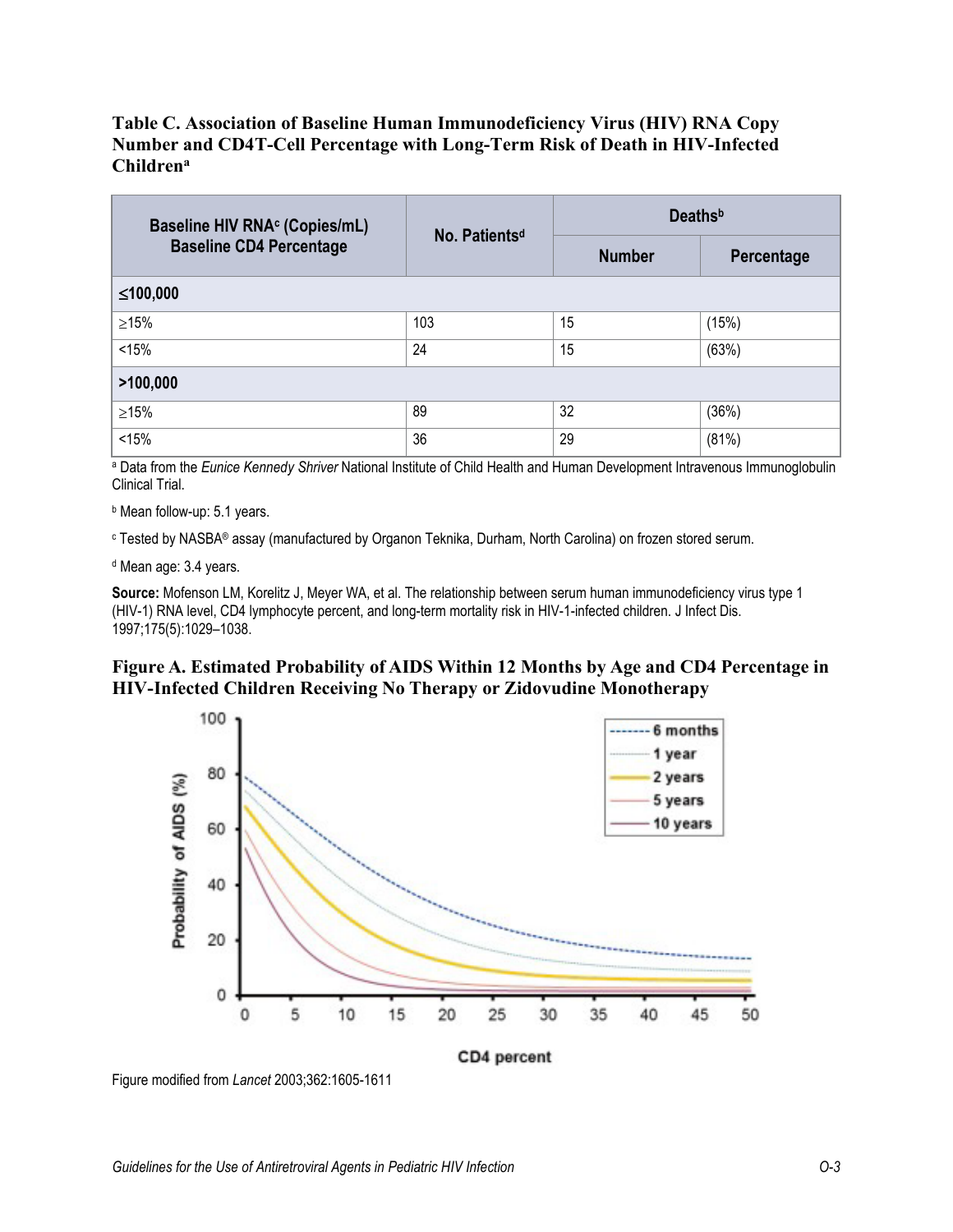



Figure modified from *Lancet* 2003;362:1605-1611

**Figure C. Death Rate per 100 Person-Years in HIV-Infected Children Aged 5 Years or Older in the HIV Paediatric Prognostic Marker Collaborative Study and HIV-Infected Seroconverting Adults from the CASCADE Study\***



Figure modifed from: HIV Paediatric Prognostic Markers Collaborative Study and the CASCADE Collaboration*. J Infect Dis.* 2008;197:398-404.